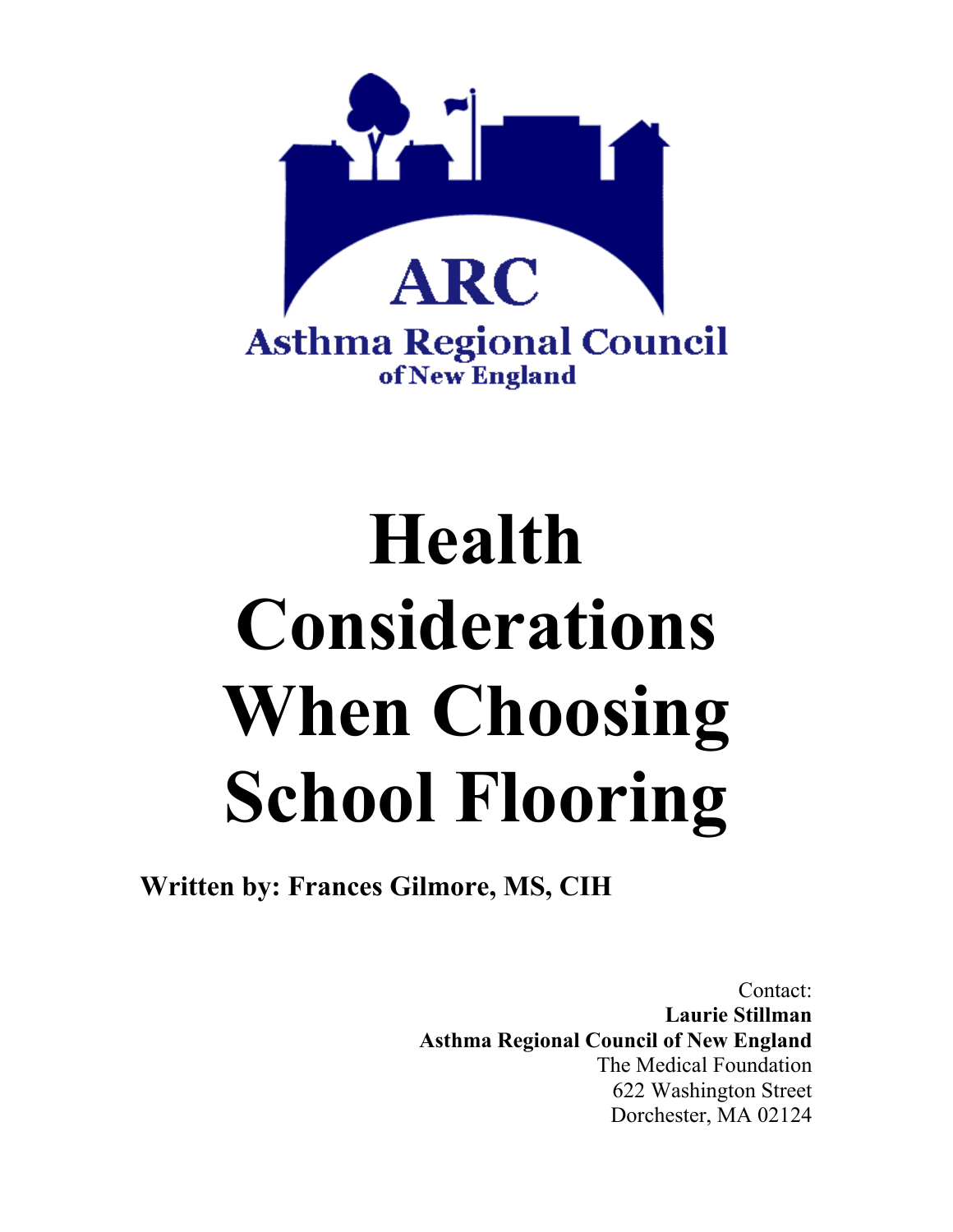**\* \* \* \* \* \* \* \* \* \* \*** Summary Page **\* \* \* \* \* \* \* \* \* \* \*** 

## **Health Considerations When Choosing School Flooring**

This fact sheet is intended to help schools make good floor purchasing decisions. There are a number of issues that need to be taken into consideration when choosing flooring, including how different materials may impact indoor air quality, up-front and long-term costs (including maintenance requirements and product durability), and the environment. The emphasis will be on health effects.

**Carpet and vinyl are the most commonly purchased school flooring products, primarily because of their low "first" costs. However, it may be time to reconsider these choices because their lifetime and health costs may be higher than desired. For instance, both carpet and vinyl may need frequent replacement. And carpeting, when not scrupulously maintained, may be associated with health problems. A number of pollutants that are associated with respiratory illnesses, including dusts, mold and mildew, are captured and can grow in carpets and then get released into the air. Vinyl is also subject to mold and mildew when water pools below it. Vinyl is also the most toxic flooring material to manufacture and to dispose of. Below are some better options.** 

| $Area***$         | <b>Common Flooring Choices</b> | Better*                                                     |
|-------------------|--------------------------------|-------------------------------------------------------------|
| Halls and entry   | Vinyl tile or sheet            | Better: linoleum; Much better: terrazzo, ceramic tile or    |
|                   |                                | concrete with non-skid texture and walk-off mats            |
| <b>Classrooms</b> | Carpet                         | A little better: VCTT carpet **; Better: linoleum; Much     |
|                   |                                | better: Terrazzo, ceramic tile or concrete, with washable   |
|                   |                                | rugs, mats or cushions as needed                            |
| <b>Libraries</b>  | Carpet                         | A little better: VCTT carpet; Better: linoleum; Much        |
|                   |                                | better: Terrazzo, ceramic tile or concrete, with washable   |
|                   |                                | rugs and non-flooring noise abatement measures              |
| Cafeteria and     | Vinyl tile or sheet            | Better: linoleum; Much better: Terrazzo, ceramic tile or    |
| restrooms         |                                | concrete                                                    |
| Kitchen           | Quarry tile (which we          | Rubber, or hard flooring (terrazzo, quarry or ceramic tile, |
|                   | recommend) and resinous        | or concrete) with anti-fatigue mats                         |
|                   | epoxy                          |                                                             |

**Major considerations at a glance (see comparison table at the end of the fact sheet for more detail)** 

\*Better for health, lower maintenance, higher durability, and less environmental impact, though up front costs are much higher for hard flooring (terrazzo, tile and concrete).

\*\*VCTT is vinyl compound tufted textile, a form of carpet with a thin top fuzzy layer and an impermeable backing, designed to reduce water problems, and limit trapped pollutants. See text for detailed discussion. \*\*\*Note, there is not enough information to include gym floors in the table. There is a special section in the text about gyms.

In choosing flooring, next in importance to choice of material is proper maintenance, including training of custodians. A detailed discussion of each flooring choice follows this summary page. A menu of flooring characteristics is also available. School personnel should be alert to new materials that maximize desired traits discussed below, and minimize undesirable ones.

*Created by the Asthma Regional Council of New England: www.asthmaregionalcouncil.org* \* \* \* \* \* \* \* \* \* \* \* \* \* \* \* \* \* \* \* \* \* \* \* \* \* \* \* \* \* \* \* \* \* \*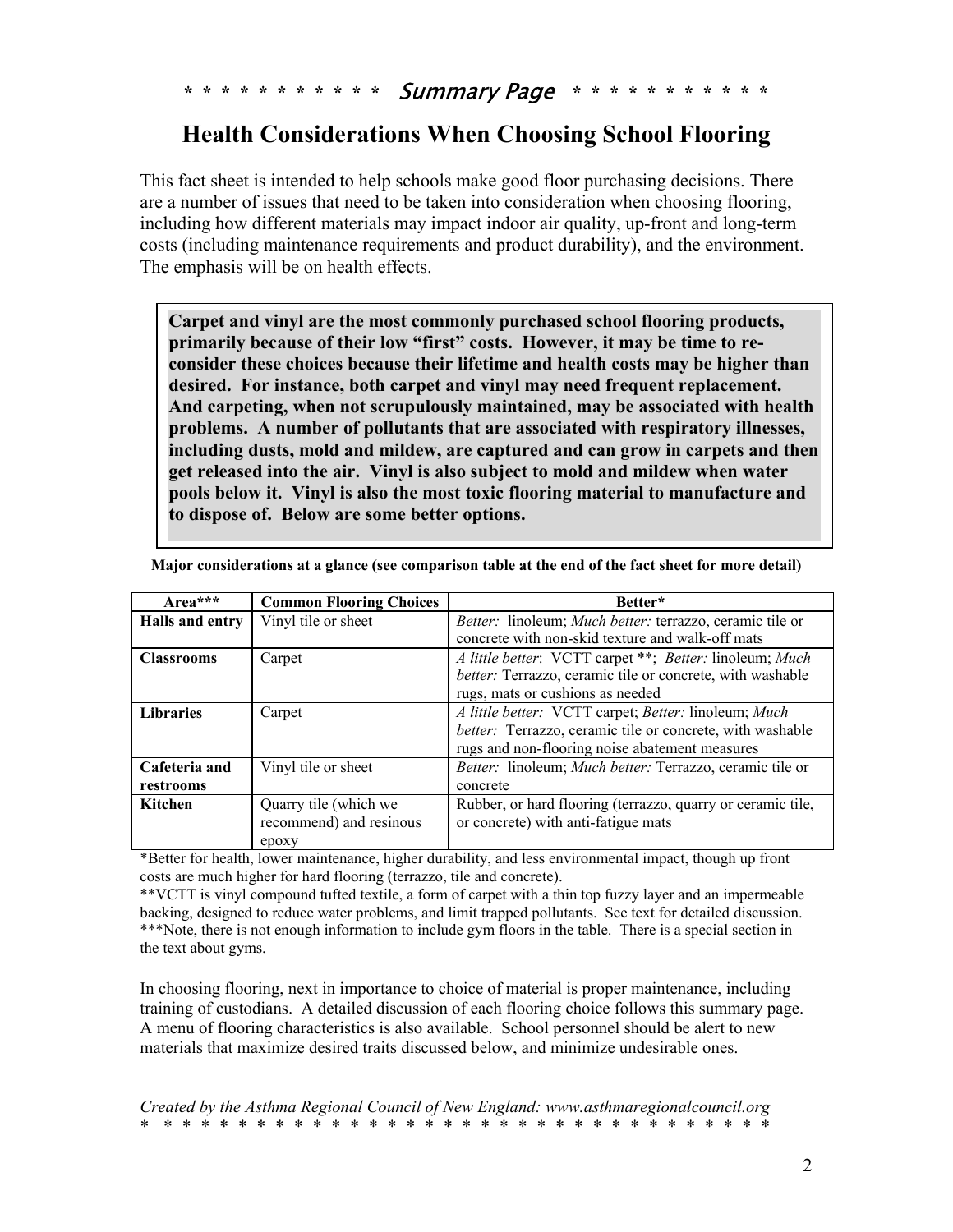# **Health Considerations in Choosing School Flooring**

**Major health impacts of flooring.** Because people in schools have experienced a variety of health problems linked to poor indoor air quality, the impact on air is one of the most important health factors to consider when choosing flooring.

Among the main air components associated with flooring are:

- allergens (substances and organisms that can cause allergy and asthma);
- irritants (substances that can trigger asthma and cause other respiratory problems);
- toxic chemicals, as in some adhesives and maintenance compounds.

Air quality may be affected by emissions from the flooring material itself, as well as by the adhesives used to attach the floor, surface coatings and maintenance materials, such as waxes and strippers. These emissions of *volatile organic compounds*, or VOCs, are a major concern. VOC's may contribute to any of a full range of health effects, including triggering an asthma attack in someone who already has asthma, gradually leading to the development of asthma in someone who doesn't have it, or contributing to health effects ranging from minor irritation to cancer. In choosing floor materials and associated products, schools should look for low-VOC products and flooring surfaces less likely to exacerbate moisture/mold and allergens issues. Low VOC products are now widely available.<sup>i</sup> The Carpet and Rug Institute rates flooring and associated products, using a Green Label for products it considers acceptable.<sup>11</sup>

Air quality can be affected by water trapped in or under floors, which may support mold and mildew, associated with asthma and other serious respiratory hazards. This is of particular importance with carpets, which have a fuzzy surface that can hold moisture and support growth. Carpets also collect pesticides and dirt tracked in from outside, and release it into the air when people walk on the carpet.

Other health considerations in choosing flooring include surface qualities related to slips and falls (slipperiness and hardness), glare and seating comfort.

**Non-health issues in selecting a floor**. These other considerations need to be addressed:

- **Activities in the area.** In libraries and sometimes classrooms, for example, keeping noise levels down may be important; in hallways and other areas with high foot traffic, strength and durability are critical; in the cafeteria, strength, durability, and resistance to water stains matter most.
- **Ergonomic issues.** Slips and falls are affected by how slippery a surface is, and the impact of a fall by how hard a surface is. For young children, who often sit on the floor, it may be important to have a comfortable surface to sit on.
- **Cost.** It is important to consider not only the up-front cost of materials and installation, but the lifetime cost, which includes durability and frequency of replacement, and the cost of maintenance. Carpet, for example, typically has the lowest purchase price of any option, but expensive maintenance and low durability make its life span cost highest of all options considered here.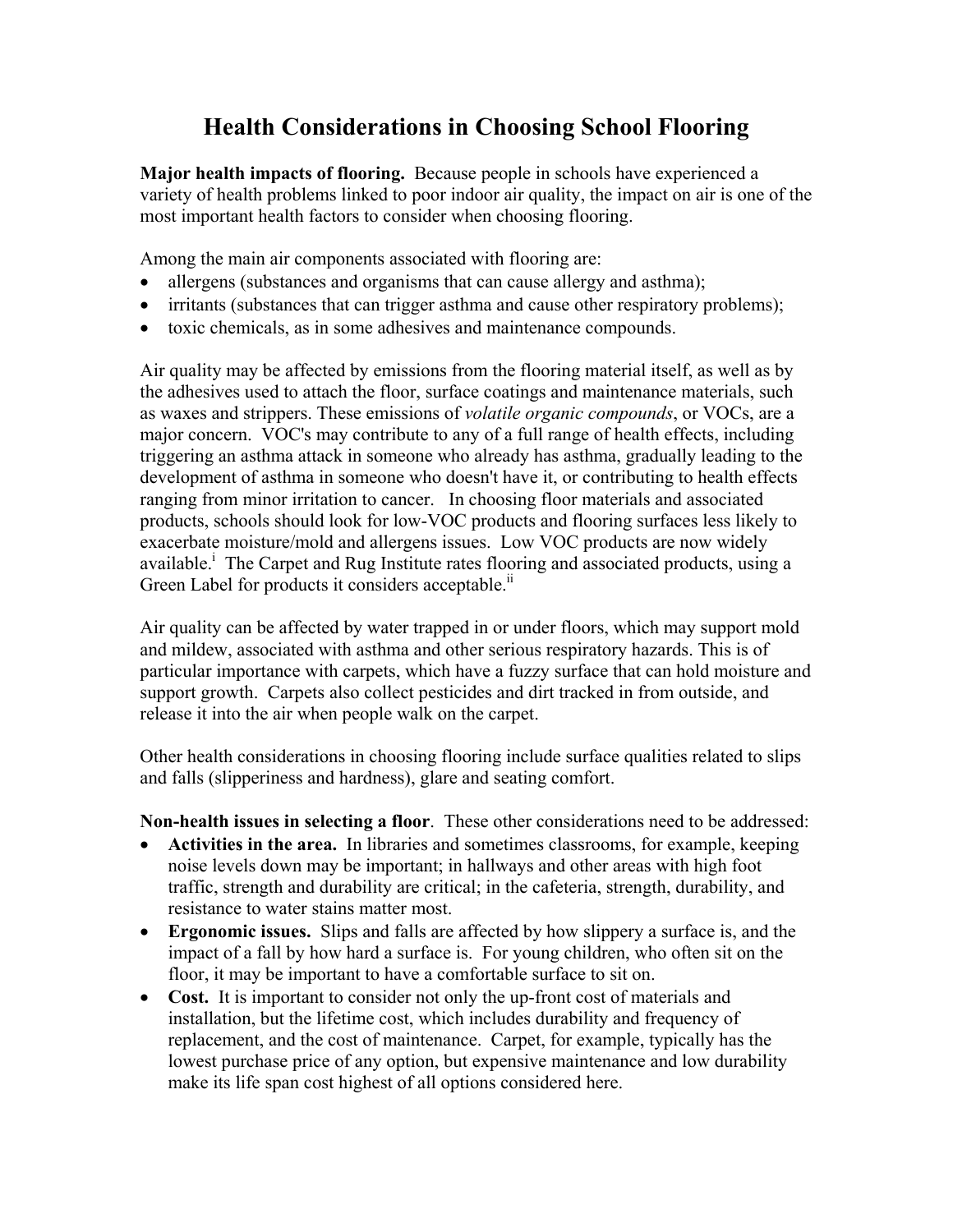• **Environmental impact.** More and more schools are looking at cradle to grave environmental impact of flooring materials. In addition to promoting good indoor air quality, the concerns include: hazardous exposure to workers in manufacturing, whether the product is made from renewable resources, contains recycled material, can be recycled, contributes to hazardous waste, and how much energy is used in manufacturing it. A list of materials for school construction that are environmentally sound has been prepared by the Collaborative for High Performance Schools (CHPS), used in California and Massachusetts.<sup>iii</sup>

Since carpet is widely associated with indoor air problems, the next section will address carpet in detail.

#### **THE CARPET ISSUE**

Before the 1950s, most schools used Terrazzo, which lasts forever, later linoleum (which then contained asbestos) and then vinyl flooring (which did not). In the 1960s carpeting became popular, as a low-cost alternative that also controlled noise and reflected light, was comfortable to sit on and attractive. But the trend in recent years is back to harder floors, because of the indoor air problems associated with carpets. Many carpet adhesives give off VOCs. They may continue to emit them long after the 48 hours or so the building is commonly recommended to be unoccupied following installation. Some data shows they stop emitting after a couple of weeks. Porous backing allows water from cleaning, spills, leaky pipes or floods to penetrate to the backing and subfloor, where it remains, favoring growth of mold and mildew. These micro-organisms then get stirred up into the air and can cause respiratory problems. The fuzzy (top) part of the carpet also retains dirt and dust, as well as pesticides and other pollutants from shoes or other sources. The carpet industry sometimes says this is a good thing--the carpet can hold pollutants out of the air until they are vacuumed up. But pollutants are kicked up by walking and become airborne. To minimize these pollutants, carpets need to be vacuumed and washed frequently (see section 5). Finally, carpets are often warranteed for only five years, but may need repair or replacement earlier than that*.* 

**VCTT, a special carpet**. A relatively new type of carpet may solve the worst air problems caused by conventional (broadloom) carpet. It's called vinyl composition tufted textile, or VCTT. This carpet is made from a very dense low-tufted textile that will gather less dirt than conventional carpet. Most importantly, it has a backing that is impermeable to water and allows for impermeable welded seams. It is more thoroughly cleaned by vacuuming than broadloom, because of the thinner fuzzy layer. It can even be cleaned and dried easily following a flood. Another advantage is that VCTT is applied with a non-wet "peel-and-stick" adhesive that is unlikely to emit VOCs. VCTT retains the broadloom characteristics of noise and glare control, and seating comfort.

**Concerns about VCTT**. It is important to realize, that although VCTT is an improvement over broadloom, it is still carpet: its surface will retain some dirt, and when it gets wet (floods, leaks, spills) the surface can harbor mold and mildew within 24 hours. Also its impermeability can be a problem if there is water coming from the slab. In that situation, carpet of any kind is a poor choice (see the section below, **Water and the slab**). When VCTT is used under humid conditions, it is worth considering adding air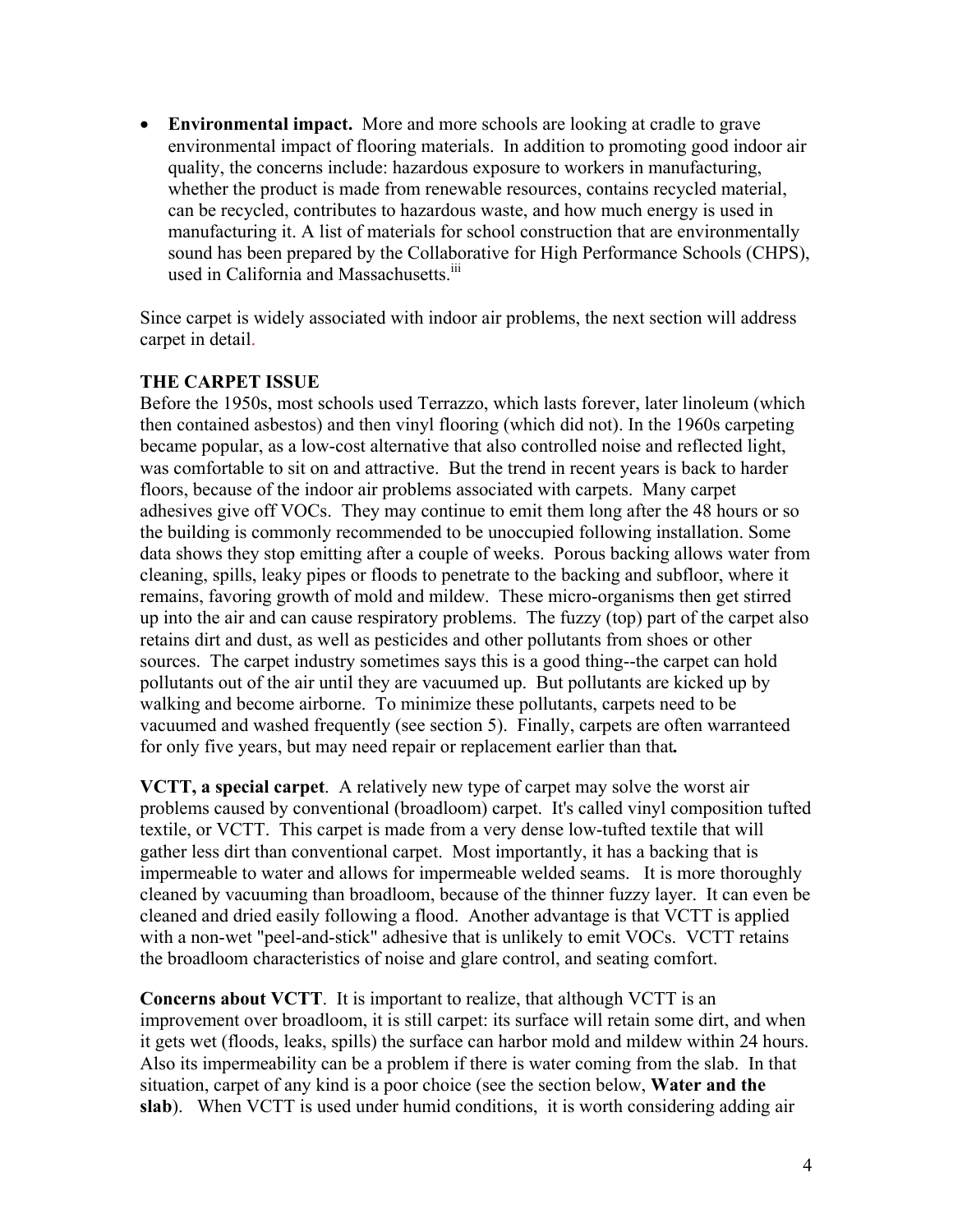conditioning to dehumidify the air. However, air conditioning, if improperly installed, may actually cause water problems (from condensate dripping from improperly insulated ducts). Finally, it is vinyl, and like vinyl resilient flooring (see next section), it presents an environmental concern. Vinyl manufacture can expose workers to carcinogenic materials, and when discarded vinyl is burned it gives off toxic dioxin unless burned at very high temperatures.

**Other ways to abate noise.** Carpet is actually one of the least effective ways to reduce noise. In rooms needing noise abatement, such as libraries, consider that noise can be better reduced by:

- Putting sound reducing materials in ducts, walls and ceilings. Be sure to choose nonporous materials that do not give off formaldehyde or other VOCs; acoustic ceiling tiles are among the best measures, but it is important to replace wet tiles, and to store replacement tiles well sealed or in a completely dry environment.
- Building the libraries or classrooms with walls at angles other than perpendicular, or moving bookshelves to achieve room spaces that are not rectangular or square;
- Putting pads on chair and table leg bottoms.

**Other ways to provide seating comfort.** In elementary classrooms, alternatives to carpet include hard floors with washable rugs or mats, or cushions with washable covers.

**Recommendation**. Fleecy materials (carpet and VCTT) should only be used when essential for acoustic or comfort purposes, and only if the school has the budget for adequate maintenance.<sup>iv</sup> In such areas, VCTT may be the best alternative.<sup>v</sup> Carpet should at minimum meet the VOC testing standards of the Carpet and Rug Institute.<sup>ii</sup> For carpet care, see the section, **FLOOR CARE WITH AIR QUALITY IN MIND** on page 7. For other school areas, it is best to go with the most durable non-porous hard materials, such as terrazzo, concrete or tile (see attached chart). With any option, the ability to budget for appropriate maintenance, repair and replacement should always be considered. Also it is important to train maintenance personnel in the best methods to maintain good indoor air quality as well as preserve the floor.

#### **RESILIENT VS. HARD FLOORING**

Resilient flooring (vinyl or linoleum tiles or sheets) is popular because of its initial low cost and ease in cleaning. However it has several disadvantages, including: a) potential VOC problems from adhesives, sealers, waxes and strippers, and from the materials themselves. There are now a range of products with low VOCs, reducing that problem. Whether the vinyl itself emits VOCs is a subject of debate. Linoleum is an all natural product, but emits vapors of linseed oil, which bother some people. b) high cost of maintenance; c) linoleum is subject to mold and mildew if the subfloor gets wet. Vinyl is completely impermeable to water and is not breathable, which can cause it to pop up from water pressure if there is a lot of water under the floor. d) vinyl also is environmentally unfriendly: it is a synthetic, non-recyclable material that can be carcinogenic to the workers who make it, and a problem in landfills. When burned it gives off toxic dioxin, unless burning takes place at very high temperatures.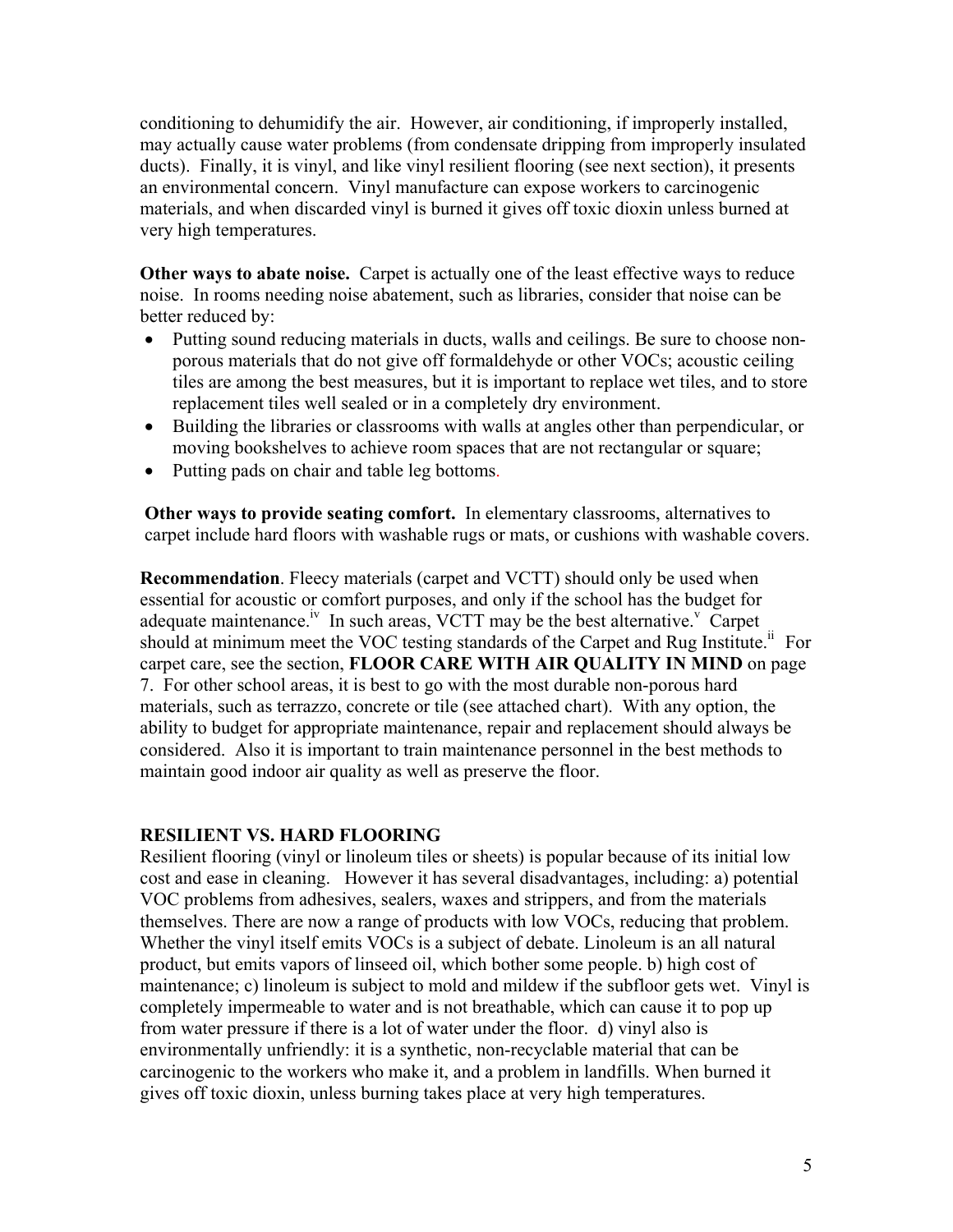Hard mineral floors are all expensive--several times more than the most common flooring, vinyl composition tile--but because of their easy maintenance and very long durability, they have the lowest lifetime cost of any flooring. All three are hard surfaces to fall on and do not reduce noise. Slips and falls can be reduced in the case of ceramic tile by having grit baked in the surface during manufacture, or with concrete by having a texture stamped into the floor.

If budgets do not allow hard flooring, linoleum is acceptable, provided attention is paid to water below the floor and maintenance issues.

## **WATER AND THE SLAB**

All schools are built on a concrete slab. If the slab is on the ground it is likely to conduct water to its upper surface. Vapor barriers below or above it are not foolproof (though some manufacturers of concrete sealers claim they can resist very high moisture levels by coating the upper surface of the slab). Water from the slab can pool beneath the floor and cause several problems:

- It may undermine a flooring adhesive. The adhesive may then become an ongoing VOC problem. In new construction it is important to allow the slab to cure completely before applying any adhesive;
- The water is a potential respiratory issue if the floor contains organic materials that support mold and mildew. Organic materials include carpet, vinyl products and adhesives.
- If the floor is completely impermeable, the water may pool and ultimately pop the flooring. Impermeable floors include vinyl, VCTT, and hard-fired tile.

It is important to address water problems before installing a floor. Seek to prevent leaks of outside water into the building. Controlling rainwater through site grading is key. In addition, it is important to provide a pathway for water to drain from the slab.

Mineral floors (terrazzo, ceramic tile and concrete) can become wet on the underside without contributing to indoor air problems; all of them, except porcelain and some highfired tile, are "breathable", which means they allow water *vapor* to evaporate from the slab, though they absorb little or no *liquid* water.

#### **GENERAL CONSIDERATIONS FOR EACH AREA (EXCEPT GYMS)**

A table to aid in making a flooring selection follows the text. Before consulting the table, it would be helpful to review these general considerations for each school area:

**Classrooms.** Classrooms may require a trade-off between the noise control, comfort and safety of VCTT on the one hand, and the good air quality characteristics, durability and immunity to water of hard floors on the other. Young children often sit on the floor *Recommendation: Use hard floors (first choice) or linoleum (second choice) and provide washable rugs or mats, or cushions with washable covers for children to sit on.*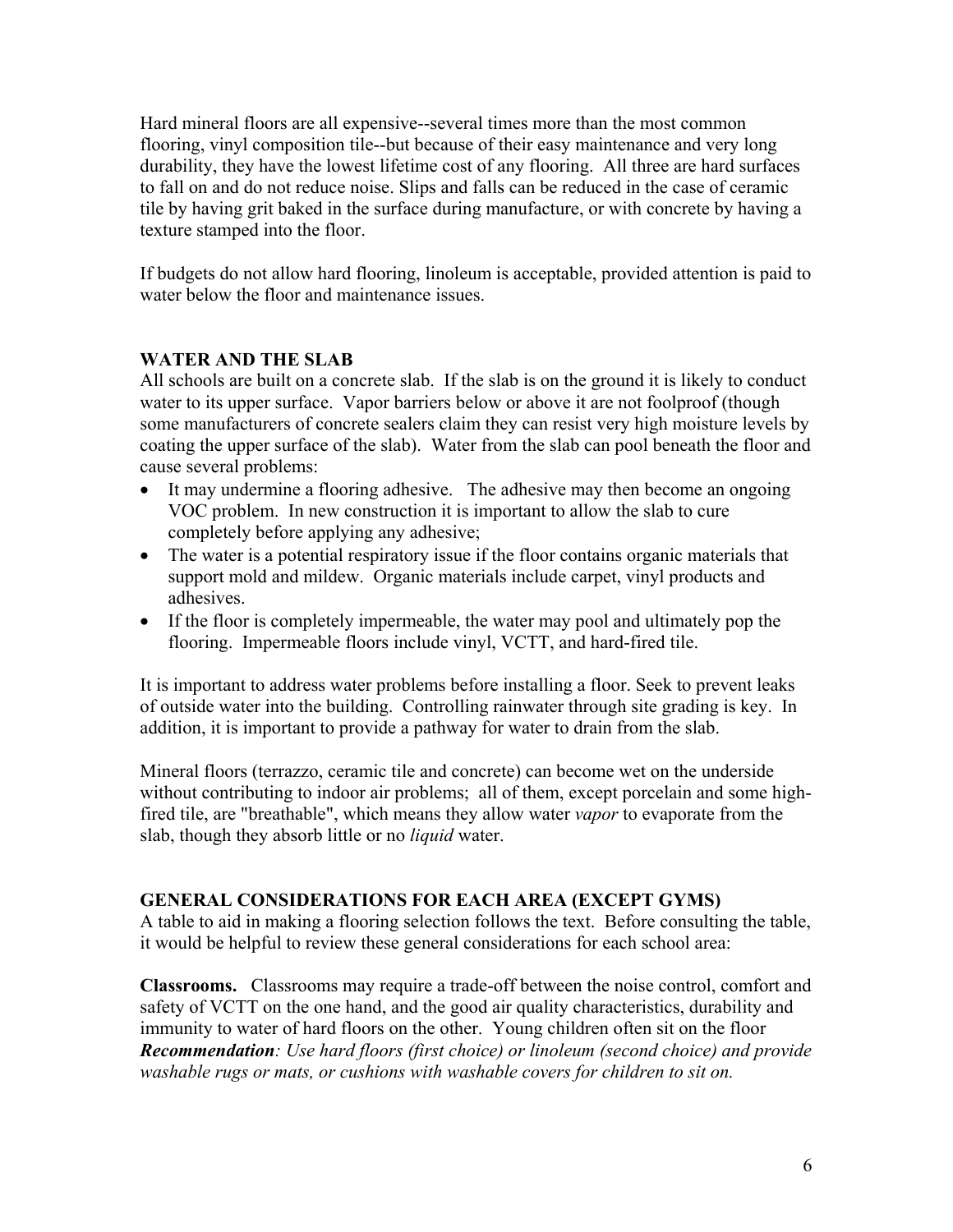**Libraries.** The issue of carpet and noise abatement is addressed above in the section on **Carpet**. Note another problem with carpet in libraries is that books are a major source of dust, dirt and possibly mold, which can accumulate in carpet.

*Recommendation***:** *Use hard floors (first choice) or linoleum (second choice) with architectural noise abatements and possibly washable rugs.* 

#### **Hallways and entries.** See the section, **RESILIENT VS. HARD FLOORING** for

detailed discussion.Whatever the floors, they will benefit from **walk-off mats** at entrances to scrape dirt from shoes. This dirt can carry in allergens and pesticide residues used outside. The mats should not be extra thick (these may never dry) or attached to the floor; they should be capable of being picked up, cleaned and replaced when needed. Rubber backing prevents them from slipping. Sometimes a sequence of walk-off mats is used. Some schools have found that keeping the outside paths well swept also reduces outside dirt tracked inside. Other strategies include using grates and other systems that help knock dirt off of shoes before people enter.

*Recommendation: Use durable non-porous, low-maintenance hard materials, such as terrazzo, ceramic tile and concrete, with textured surfaces, and walk-off mats. Second choice, linoleum with walk-off mats.* 

**Cafeteria and Restrooms.** Because of the likelihood of food and liquid spills, the floor should be durable, waterproof and as non-slip as possible.

*Recommendation: Textured terrazzo, concrete and ceramic tile are the best choices. Linoleum and rubber are acceptable with the reservations under " Hallways and entries."*

**Kitchen.** Here, the important qualities of flooring are resilience, so that the floor is easier on the legs of employees who stand for long periods, being waterproof, non-slip and easily cleaned.

*Recommendation. There are two satisfactory alternatives. First, resilient flooring (linoleum or rubber) is easier on the legs than harder floors. If rubber is used, be sure it does not have an odor. The second alternative is a hard flooring (terrazzo, concrete or tile). With hard flooring, anti-fatigue mats may be needed to reduce the impact of the hardness on employees who stand for long periods.* 

#### **A NOTE ON WOOD FLOORS**

Wood flooring is not discussed in this factsheet only because it is prohibitively expensive for most schools. However, it is important to note that wood is an excellent floor. If a school already has wood flooring in reasonable condition, it would be unwise to cover it with another type of flooring with more potential problems, such as carpet or resilient flooring.

#### **GYM FLOORING**

Gym floors are either wood, or one of three categories of synthetics. Wood floors are still the most widely used in professional sports and high schools, though it is not certain whether this is a matter of tradition or quality. They are far more expensive than synthetic floors. Elementary and middle schools that use their gyms for multiple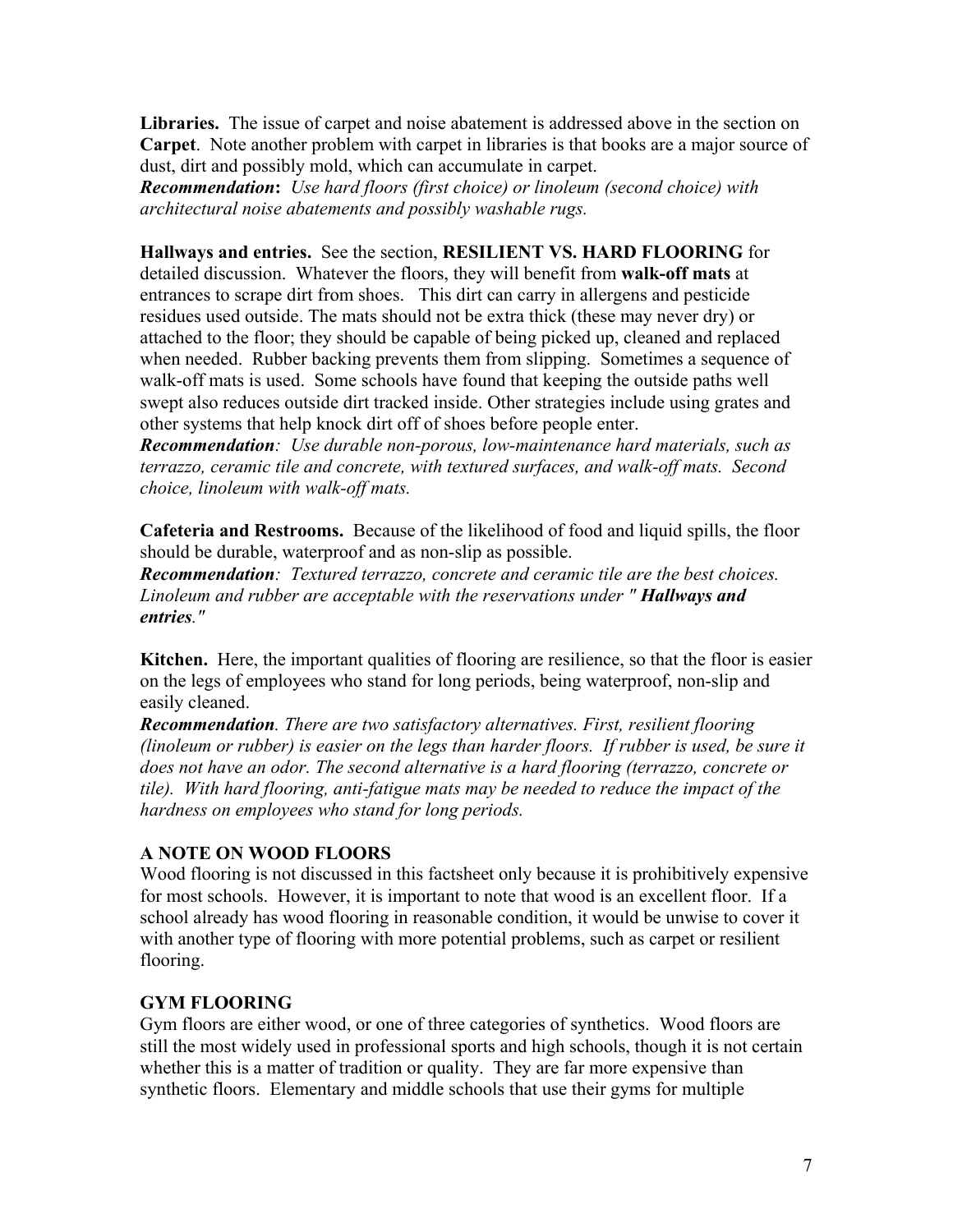purposes are better served by synthetic floors, which can be extremely hard and durable. There are three categories of synthetic floors: poured polyurethane, vinyl or rubber sheet, and injection molded polypropylene tiles. Limited information is available on these floors. What we know is discussed below.

#### Issues to consider include:

- a) *Athletic characteristics, including friction and resilience*. Too much friction, and a running athlete will stop too short and may fall; too little and the athlete may slip. Friction is determined by the top coating on the floor. Resilience, if too great, will cause fatigue; if too low, will be hard on the athletes' bodies. Resilience is determined by the floor materials, and to a greater degree, by what's under it. There is a large array of pads, foam strips, and other materials, that can cushion wood and synthetic floors.
- b) *Emissions of VOCs*. VOCs may be an issue during installation, from the product itself after installation, and from maintenance chemicals. It is extremely important to ventilate the area with maximum possible outside air during and after installation, and continue for at least as long as the manufacturer recommends, preferably longer.
- c) *Water problems*. As with all flooring, water from the slab or from floods or leaks, must have somewhere to go, so that it does not pool under the floor, damaging the floor and supporting mold and mildew.

Below are some of the *concerns* and *advantages* of each type of flooring, where known. Note there is not enough information available to make a recommendation.

**Wood**. *Concern:* There is debate as to whether water-based finishes are sufficiently durable, though they give off far fewer VOCs than oil-based finishes. A low-VOC alkydbased finish was successful in Nova Scotia schools, but an 8-week period for offgasing was allowed before occupancy.

**Poured polyurethane.** *Concerns:* Urethanes contain isocyanates, which are extremely irritating to the skin and respiratory system, and which can lead to asthma in sensitive individuals after repeated low-level exposures. The VOCs will be hazardous while the product is drying. Polyurethane can contain small amounts of lead or mercury--ask manufacturer to guarantee it does not. During installation, polyurethane gives off significant VOCs. It needs to cure for several days with good ventilation. Sports lines are then painted on with a polyurethane paint, another VOC source. An additional concern: if there is no rubber base mat on the slab, the product may not self-level and the uneven surface can lead to trips and shin splints.

*Advantages*: has no seams to gather dirt. Lasts 15-30 years, according to manufacturers. Easy to repair. Comes with a variety of resiliencies.

**Vinyl or rubber sheet.** *Concerns:* The installer may add layers of polyurethane topcoat to reduce scuffing, a potential VOC problem. Floors must be periodically refinished. Rubber may be mixed with a binder containing isocyanates, which are extremely irritating to the skin and respiratory system, and which can lead to asthma in sensitive individuals after repeated low-level exposures. The hazard is most likely to affect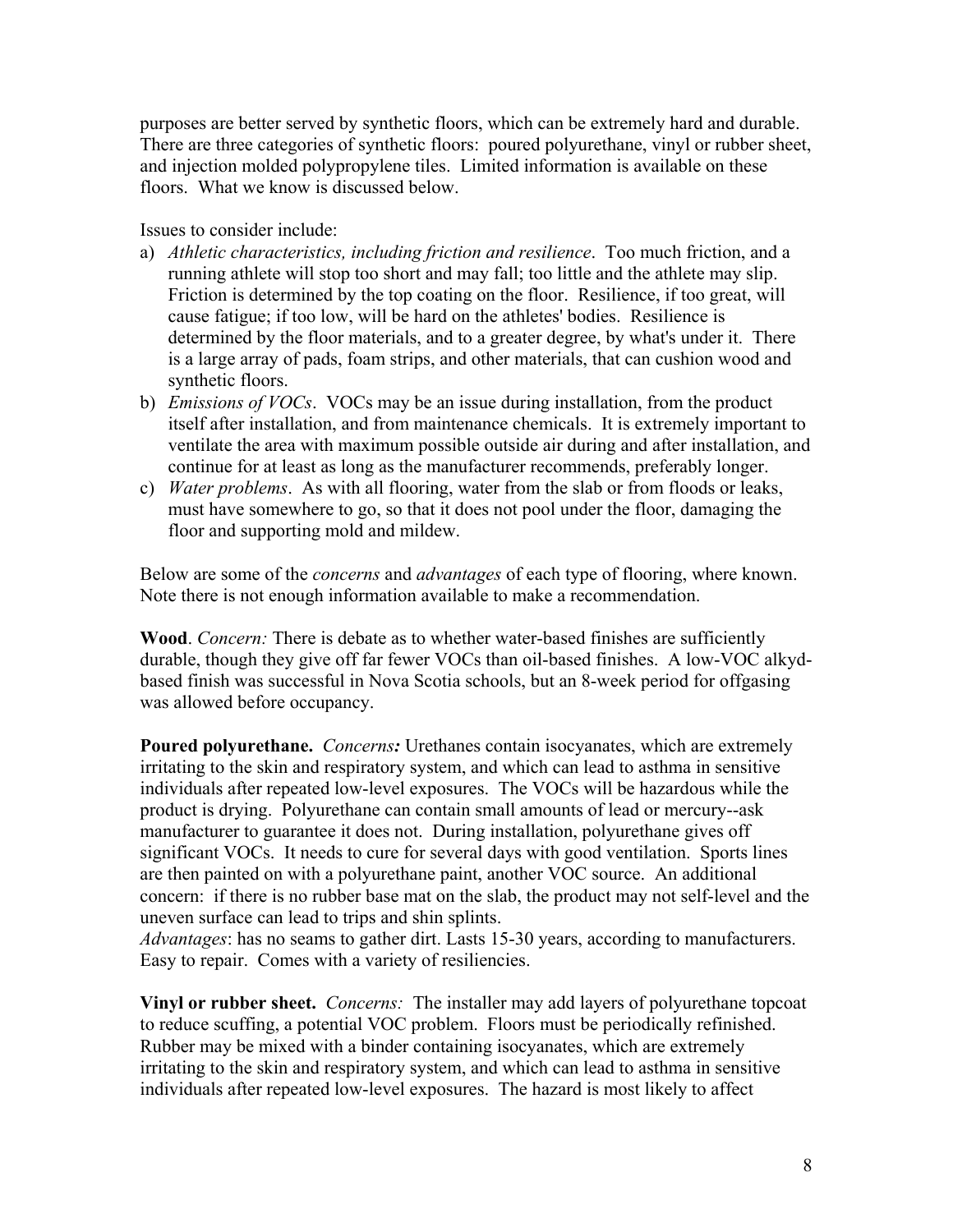workers in manufacture. It is not clear if there is a hazard to the finished product. Seams can gather dirt. Rubber may have a lasting, but probably not harmful, odor. *Advantages:* Some products require no coating for the lifetime of the floor. Rubber, for example, can last the life of building. A variety of colors that can be used to lay sports lines directly into floor, minimizing painting of floor. Easy to repair by patching. Easy maintenance--mop with neutral cleaner. They are about half the cost of wood.

**Polypropylene tile.** *Concerns:* We have no health problem information, but also no information as to how good the floors are for sports.

*Advantages:* They are snap-together tiles that do not require adhesive to the slab or rubber mat. They are absolutely immune to water damage. Repair requires only replacing affected tiles; the entire floor can be disassembled, moved or reinstalled over a different subfloor. They are the least expensive synthetic, at about one third the price of wood.

### **FLOOR CARE WITH AIR QUALITY IN MIND**

**Proper maintenance.** Maintenance should be done with environmentally safe cleaners, which preserve both the floor and respiratory health. Here are some basics:

- Minimize stripping by having 6 to 12 coats of durable finish, walk-off mats, and good daily maintenance;
- Avoid high gloss finishes;
- Clean carpets with daily vacuuming with a high efficiency particulate (HEPA) filter, and monthly hot water extraction. Vacuuming with a non-HEPA filter can actually increase particulates in the air, as fine particles extracted from the carpet may be exhausted into the room. Do not use chemicals or soap if possible, as residues of these can be very irritating when airborne. It is important to observe two precautions with hot water extraction: ensure removal of all moisture, and don't close up rooms and areas after cleaning, particularly in the summer, so that humidity is minimized. Excess moisture can lead to lots of mold growth.
- Avoid excessive water when cleaning resilient flooring. It can get behind the base molding and saturate the paper facing of gypsum board walls, providing food for mold.

#### **7. INDOOR AIR QUALITY PROGRAM**

Obviously, choosing floors with indoor air quality in mind is not by itself sufficient to protect air quality. An Indoor Air Quality Committee should consider other building materials, as well as safe pest control, moisture control and the ventilation system. The program should include committee education about evaluating and solving indoor air problems. A helpful guide is the EPA's *Tools for Schools*.<sup>vi</sup> For further information on flooring and other school design issues, the Collaborative for High Performance Schools (CHPS), under the Massachusetts Technology Collaborative, has created an exhaustive manual which can be found online.<sup>vii</sup>